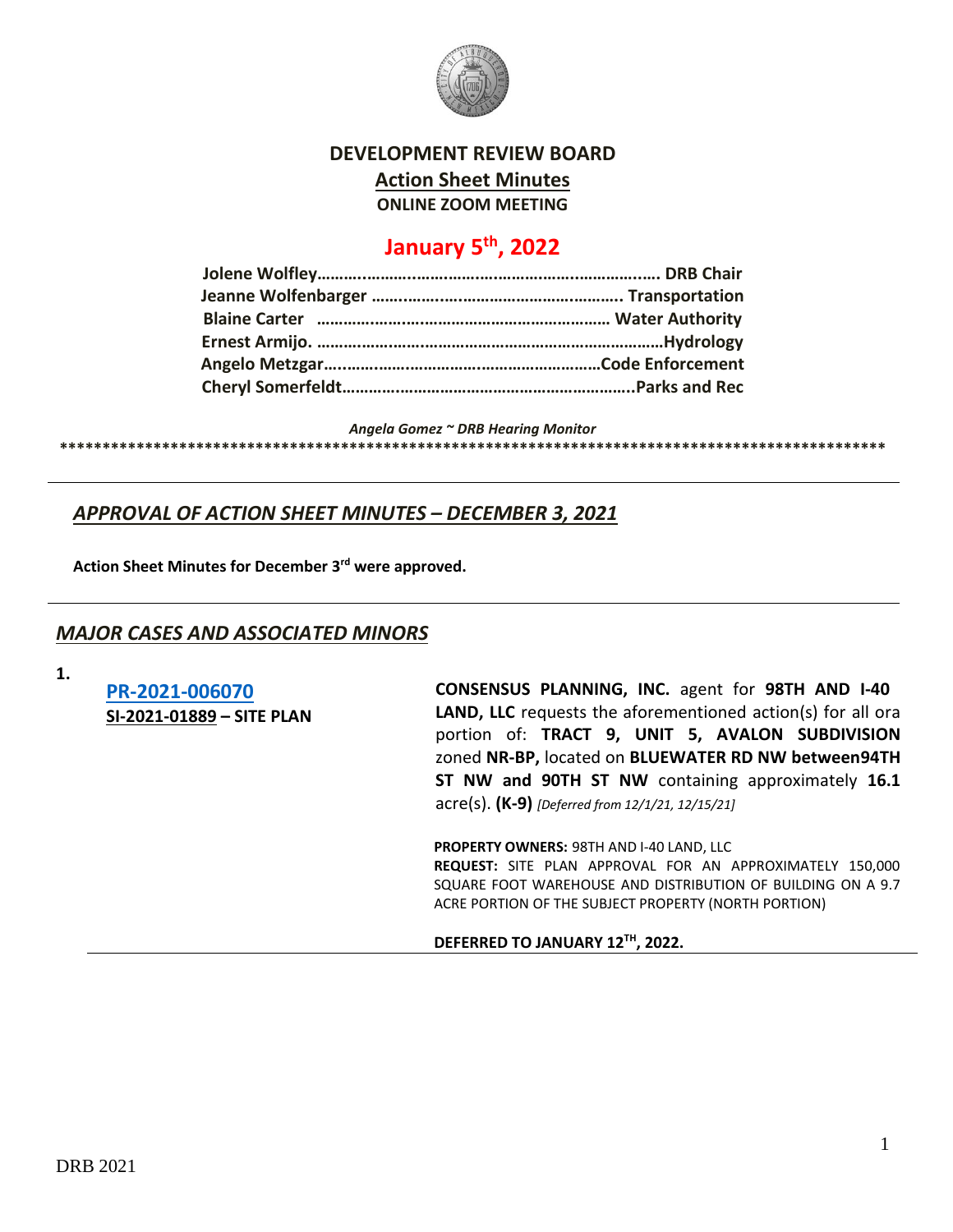| 2. | PR-2021-006070<br>SI-2021-01888 - SITE PLAN                                                                                                                                                                                                                                                                                                                                                               | <b>CONSENSUS PLANNING, INC. agent for 98TH AND I-40</b><br>LAND, LLC requests the aforementioned action(s) for all ora<br>portion of: TRACT 9, UNIT 5, AVALON SUBDIVISION<br>zoned NR-BP, located on BLUEWATER RD NW between94TH<br>ST NW and 90TH ST NW containing approximately 16.1<br>acre(s). (K-9) [Deferred from 12/1/21, 12/15/21]                                                                                                                                                                                                       |
|----|-----------------------------------------------------------------------------------------------------------------------------------------------------------------------------------------------------------------------------------------------------------------------------------------------------------------------------------------------------------------------------------------------------------|--------------------------------------------------------------------------------------------------------------------------------------------------------------------------------------------------------------------------------------------------------------------------------------------------------------------------------------------------------------------------------------------------------------------------------------------------------------------------------------------------------------------------------------------------|
|    |                                                                                                                                                                                                                                                                                                                                                                                                           | <b>PROPERTY OWNERS: 98TH AND I-40 LAND, LLC</b><br>REQUEST: SITE PLAN APPROVAL FOR AN APPROXIMATELY 150,000<br>SQUARE FOOT WAREHOUSE AND DISTRIBUTION OF BUILDING ON A 9.7<br>ACRE PORTION OF THE SUBJECT PROPERTY (SOUTH PORTION)                                                                                                                                                                                                                                                                                                               |
|    |                                                                                                                                                                                                                                                                                                                                                                                                           | DEFERRED TO JANUARY 12TH, 2022.                                                                                                                                                                                                                                                                                                                                                                                                                                                                                                                  |
| 3. | PR-2021-006070<br>SD-2021-00240 - PRELIMINARY/FINAL<br><b>PLAT Slope</b><br>SD-2021-00245 - VACATION OF PRIVATE<br><b>EASEMENT De-siltation</b><br>SD-2021-00246 - VACATION OF PRIVATE<br><b>EASEMENT Drainage</b><br>SD-2021-00247 - VACATION OF PRIVATE<br><b>EASEMENT</b><br>SD-2021-00249 - VACATION OF PUBLIC<br><b>EASEMENT Anchor</b><br>SD-2021-00250 - VACATION OF PUBLIC<br><b>EASEMENT PUE</b> | CSI - CARTESIAN SURVEY'S INC. agent for $98^{TH}$ & I-40 LAND,<br>LLC requests the aforementioned $action(s)$ for all or a portion<br>of: TRACT 9, UNIT 5, AVALON SUBDIVISION zoned NR-BP,<br>located at BLUEWATER RD NW between 94TH ST and 90TH ST<br>containing approximately 16.1021 acre(s). (K-09) <i>[Deferred from</i><br>12/8/211<br>PROPERTY OWNERS: 98 <sup>th</sup> &I-40 LAND, LLC<br><b>REQUEST: CREATE TWO NEW TRACTS FROM ONE EXISTING TRACT, GRANT</b><br>EASEMENTS, VACATE PUBLIC EASEMENTS<br>DEFERRED TO JANUARY 12TH, 2022. |

# *MAJOR CASES*

| 4. | PR-2021-004968                                                                      | <b>BOHANNAN HUSTON, INC. agent for ELK HAVEN requests</b>                                       |
|----|-------------------------------------------------------------------------------------|-------------------------------------------------------------------------------------------------|
|    | SD-2021-00260 - PRELIMINARY PLAT                                                    | the aforementioned action(s) for all or a portion of: TRACT B-                                  |
|    | VA-2021-00453 - WAIVER TO STREET                                                    | 1 & B-2, LA CUENTISTA SUBDIVISION zoned<br>R-ML,                                                |
|    | <b>FACING REAR YARD</b>                                                             | located on ROSA PARKS RD NW between UNSER BLVD NW                                               |
|    | VA-2021-00455 - TEMPORARY                                                           | and KIMMICK DR NW containing approximately 59.0 acre(s).                                        |
|    | <b>DEFERRALOF SIDEWALK</b>                                                          | $(C-10)$                                                                                        |
|    | VA-2021-00452 - SIDEWALK WAIVER<br>VA-2021-00454 - WAIVER TO BLOCK<br><b>LENGTH</b> | <b>PROPERTY OWNERS: ELK HAVEN LLC</b><br><b>REQUEST: PRELIMINARY PLAT AND ASSOCIATED WAIVER</b> |
|    |                                                                                     | DEFERRED TO FEBRUARY 9TH, 2022.                                                                 |

**Sketch plat 1-27-2021**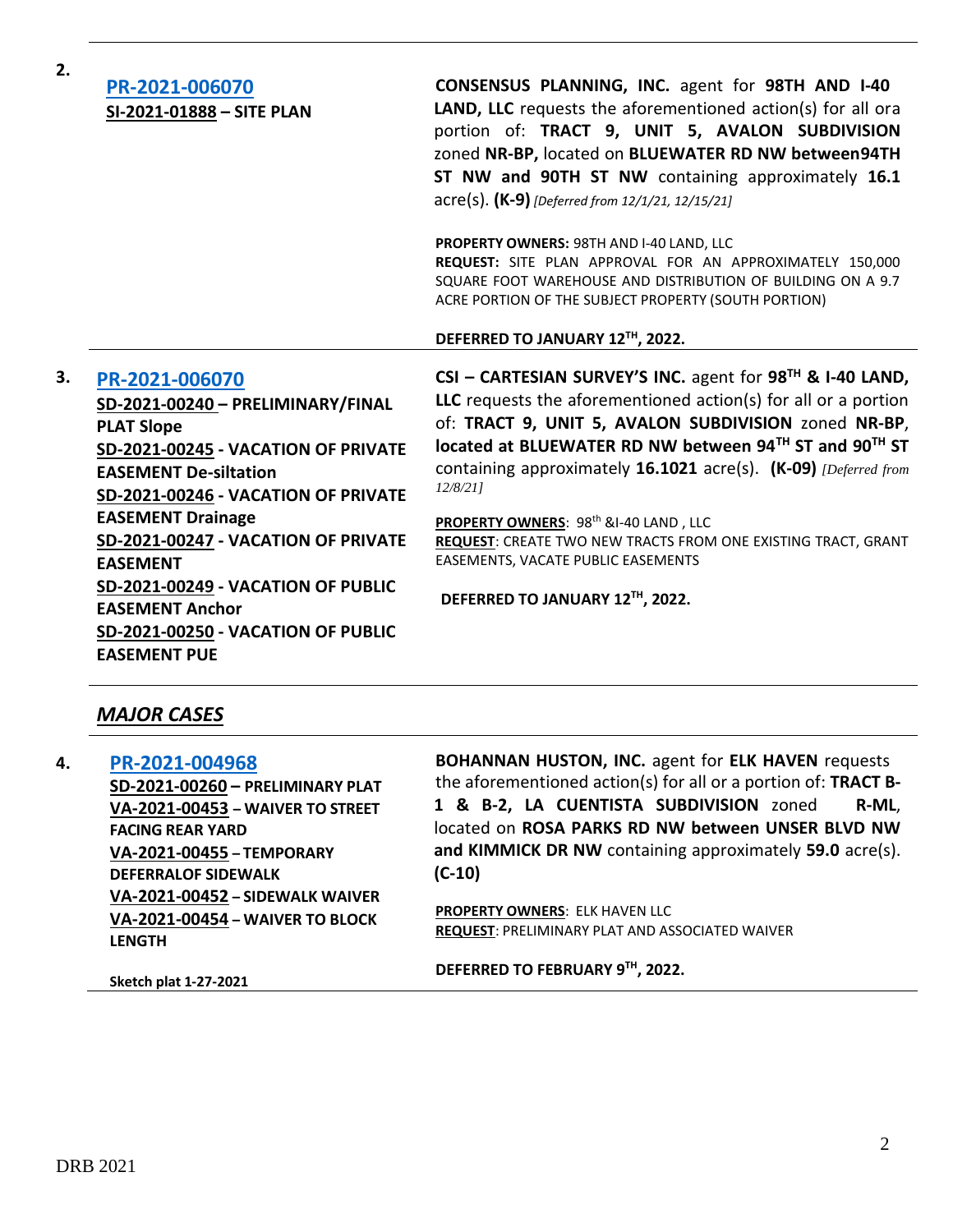**5.**

| PR-2021-005573 IDO 2020<br>SD-2021-00171 - PRELIMINARY PLAT<br>SD-2021-00172 - VACATION OF PUBLIC<br><b>EASEMENT-22' Public Pedestrian Access</b><br>SD-2021-00174 - VACATION OF PUBLIC<br><b>EASEMENT-10' PUE</b><br>SD-2021-00175 - VACATION OF PUBLIC<br><b>EASEMENT-30' Public Waterline</b><br><b>SD-2021-00176 - VACATION OF</b><br><b>PUBLICEASEMENT-40' PNM</b><br><b>SD-2021-00177 - VACATION OF</b><br><b>PUBLICEASEMENT-Pedestrian Access</b><br>and Drainage<br><b>SD-2021-00178 - VACATION OF</b><br><b>PRIVATE EASEMENT-Private Drainage</b><br><b>SD-2021-00179 - VACATION OF</b><br><b>PUBLICEASEMENT-Public Waterline -</b><br>studio<br><b>SD-2021-00180 - VACATION OF</b><br><b>PRIVATE EASEMENT-Private access-</b><br><b>ABCWUA</b><br><b>SD-2021-00181 - VACATION OF</b><br><b>PRIVATE -EASEMENT- Private access-</b> | <b>BOHANNAN HUSTON INC. agent for NETFLIX STUDIOS, LLC,</b><br><b>KENNETH FALCON</b> requests the aforementioned action(s) for<br>all or a portion of: TRACTS 22-A,22-B,22-C, 26, N, O, Q- 1, Q-<br>2, Q-3, OS-7, R, 17, A-1-A-6, MESA DEL SOL<br>INNOVATION PARK I & II zoned PC, located on 5650<br>UNIVERSITY BLVD SE containing approximately 162.78<br>acre(s). (R-16) [Deferred from 9/29/21, 10/20/21, 11/3/21, 11/17/21,<br>12/1/21<br>PROPERTY OWNERS: CITY OF ALBUQUERQUE, MDS INVESTMENTS<br>REQUEST: PRELIMINARY PLAT, VACATIONS OF PRIVATE EASEMENT,<br>VACATIONS OF PUBLIC EASEMENT |
|---------------------------------------------------------------------------------------------------------------------------------------------------------------------------------------------------------------------------------------------------------------------------------------------------------------------------------------------------------------------------------------------------------------------------------------------------------------------------------------------------------------------------------------------------------------------------------------------------------------------------------------------------------------------------------------------------------------------------------------------------------------------------------------------------------------------------------------------|---------------------------------------------------------------------------------------------------------------------------------------------------------------------------------------------------------------------------------------------------------------------------------------------------------------------------------------------------------------------------------------------------------------------------------------------------------------------------------------------------------------------------------------------------------------------------------------------------|
| <b>ABCWUA</b>                                                                                                                                                                                                                                                                                                                                                                                                                                                                                                                                                                                                                                                                                                                                                                                                                               | DEFERRED TO JANUARY 26TH, 2022.                                                                                                                                                                                                                                                                                                                                                                                                                                                                                                                                                                   |
| PR-2021-005573 IDO 2020<br>SI-2021-01482 - SITE PLAN                                                                                                                                                                                                                                                                                                                                                                                                                                                                                                                                                                                                                                                                                                                                                                                        | DEKKER/PERICH/SABATINI - WILL GLEASON agent for<br>NETFLIX STUDIOS, LLC, KENNETH FALCON requests the<br>aforementioned action(s) for all or a portion of: TRACTS 22-A,<br>22-B,22-C, 26, N, O, Q-1, Q-2, Q-3, OS-7, R, 17, A-1-A-6,<br>MESA DEL SOL INNOVATION PARK I & II zoned PC, located<br>on UNIVERSITY BLVD between EASTMAN CROSSING and<br>MESA DEL SOL containing approximately 162.784 acre(s).                                                                                                                                                                                         |

**PROPERTY OWNERS**: CITY OF ALBUQUERQUE, MDS INVESTMENTS **REQUEST**: AN APPROXIMATELY 117.53 ACRE EXPANSION OF THE EXSITING ALBUQUERQUE STUDIOS CAMPUS INCLUDING A NEW PRODUCITON OFFICE, MILL BUILDING AND PRODUCTION SUPPORT SPACES.

**(R-16)** *[Deferred from 9/29/21, 10/20/21, 11/3/21, 11/17/21, 12/1/21]*

**DEFERRED TO JANUARY 26TH, 2022.**

**6.**

DRB 2021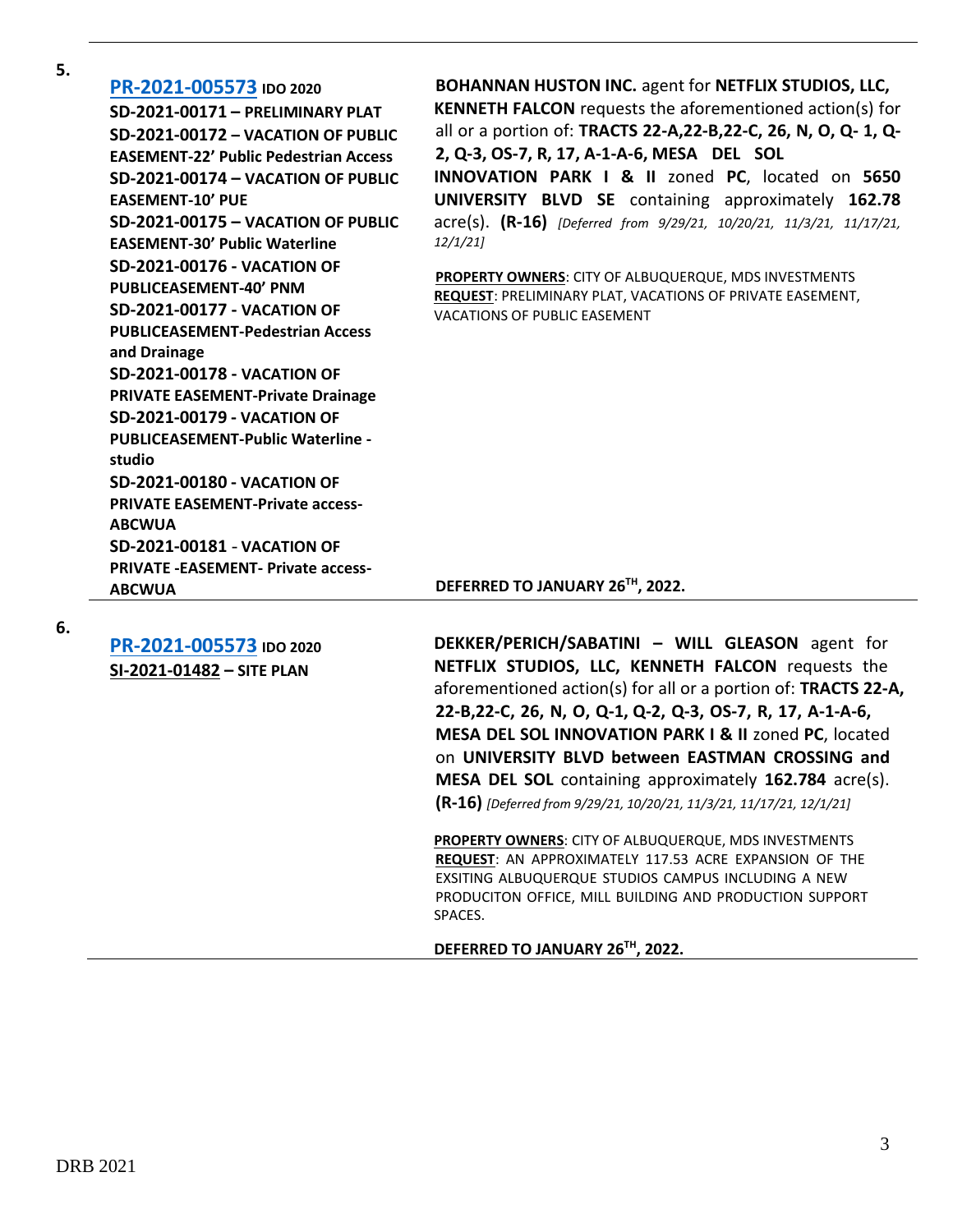| 7. | PR-2019-002402<br>SI-2021-002080 - SITE PLAN                               | <b>CONSULTING</b><br><b>BOWMAN</b><br><b>GROUP</b><br>the<br>requests<br>aforementioned action(s) for all or a portion of: LOT 12,<br>UNIT 5, AVALON SUBDIVISION zoned NR-BP, located on<br>98TH containing approximately 1.46 acre(s). (K-9)                                                                                                                                                                                                                                                                                          |
|----|----------------------------------------------------------------------------|----------------------------------------------------------------------------------------------------------------------------------------------------------------------------------------------------------------------------------------------------------------------------------------------------------------------------------------------------------------------------------------------------------------------------------------------------------------------------------------------------------------------------------------|
|    |                                                                            | PROPERTY OWNERS: KEVIN MATTSON-RS BLUEWATER LLC<br>REQUEST: DRB SITE PLAN FOR DRIVE THRU RESTAURANT                                                                                                                                                                                                                                                                                                                                                                                                                                    |
|    |                                                                            | DEFERRED TO JANUARY 12TH, 2022.                                                                                                                                                                                                                                                                                                                                                                                                                                                                                                        |
| 8. | PR-2021-006336<br>SI-2021-02091 - SITE PLAN                                | TIERRA WEST, LLC - VINCE CARRICA agent for DENNIS<br><b>ROMERO</b> requests the aforementioned action(s) for all or a<br>portion of: LOT 1, BLOCK 3 TOWN OF ATRISCO GRANT<br>zoned NR-BP, located on 10320 CENTRAL AVE SW between<br>CENTRAL AVE and<br><b>SUNSET GARDENS</b><br>containing<br>approximately 4.0 acre(s). (L-08)                                                                                                                                                                                                       |
|    |                                                                            | <b>PROPERTY OWNERS: DENNIS ROMERO</b><br><b>REQUEST: DRB SITE PLAN FOR SELF STORAGE FACILITY</b>                                                                                                                                                                                                                                                                                                                                                                                                                                       |
|    |                                                                            | DEFERRED TO JANAURY 19TH, 2022.                                                                                                                                                                                                                                                                                                                                                                                                                                                                                                        |
| 9. | PR-2021-005222 IDO 2019<br>SI-2021-01237 - EPC SITE<br><b>PLANSIGN OFF</b> | TIERRA WEST, LLC agent for WESTERN HILLS INVESTMENTS<br>LLC requests the aforementioned action(s) for all or a<br>portion of: TRACT C-4-A PLAT OF TRACTS C3A, C3B, C3C,<br>C4A, SEVEN BAR RANCH zoned NR-BP, located at 3615HWY<br>528 between CALLE CUERVO NW and HWY 528<br>containing approximately 1.99 acre(s). (A-14) [Deferred from<br>8/18/21, 9/15/21, 9/22/21, 10/20/21, 11/10/21, 12/1/21]<br>PROPERTY OWNERS: WESTERN HILLS INVESTMENTS LLC<br>REQUEST: FINAL SIGN OFF OF EPC SITE PLAN<br>DEFERRED TO JANUARY 12TH, 2022. |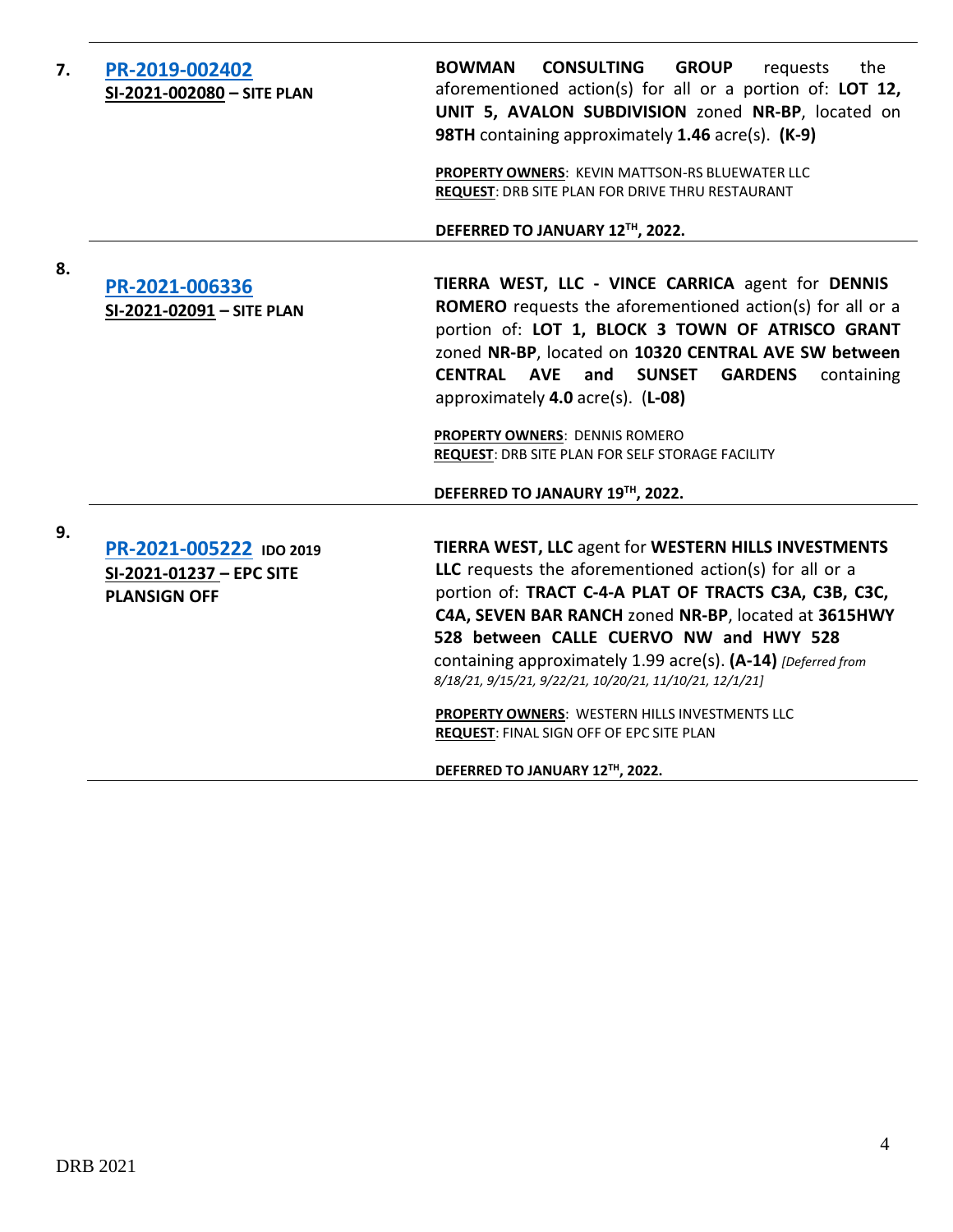| 10. | PR-2021-005414 IDO 2019<br>SI-2021-01031 - SITE PLAN<br>SD-2021-00136 - PRELIMINARY PLAT<br>SD-2021-00137 - VACATION OF<br><b>PUBLIC</b><br><b>EASEMENT 90' Drainage</b><br>SD-2021-00138 - VACATION OF PUBLIC<br><b>EASEMENT 10' Utility</b><br>SD-2021-00139 - VACATION OF | TIERRA WEST, LLC agent for LA MAME LLC requests the<br>aforementioned action(s) for all or a portion of: TRACT F-4-A<br>PLAT OF TRACTS F-3-A, F-4-A & F-6-A, ATRISCO<br>BUSINESS PARK UNIT 3 zoned MX-M, located at 441 & 457<br>COORS BLVD NW between COORS BLVD NW and<br>BLUEWATER RD NW containing approximately 8.94 acre(s).<br>(J-10) [Deferred from 8/4/21, 8/25/21, 9/15/21, 10/20/21, 11/3/21, 11/17/21,<br>12/1/21, 12/8/21]<br>PROPERTY OWNERS: LA MAME, LLC |
|-----|------------------------------------------------------------------------------------------------------------------------------------------------------------------------------------------------------------------------------------------------------------------------------|--------------------------------------------------------------------------------------------------------------------------------------------------------------------------------------------------------------------------------------------------------------------------------------------------------------------------------------------------------------------------------------------------------------------------------------------------------------------------|
|     | <b>PRIVATE EASEMENT 40' x 30' Access</b>                                                                                                                                                                                                                                     | <b>REQUEST: DRB SITE PLAN, PRELIMINARY PLAT, VACATION ACTIONS</b>                                                                                                                                                                                                                                                                                                                                                                                                        |
|     | <b>Sketch plat 5-12-2021</b>                                                                                                                                                                                                                                                 | IN THE MATTER OF THE AFOREMENTIONED APPLICATION, BEING<br>IN COMPLIANCE WITH ALL APPLICABLE REQUIREMENTS OF THE<br>DPM AND THE IDO, WITH THE SIGNING OF THE INFRASTRUCTURE<br>LIST ON JANUARY 5TH, 2022, THE DRB HAS APPROVED THE<br>PRELIMINARY PLAT AND VACATIONS OF PUBLIC AND PRIVATE<br><b>EASEMENTS WITH A FINDING AS INDICATED BY TRANSPORTATION</b><br>THAT A HARD COPY OF THE EXECUTED SHARED ACCESS<br><b>AGREEEMENT MUST BE PROVIDED.</b>                     |
|     |                                                                                                                                                                                                                                                                              | IN THE MATTER OF THE AFOREMENTIONED APPLICATION, BEING<br>IN COMPLIANCE WITH ALL APPLICABLE REQUIREMENTS OF THE<br>DPM AND THE IDO, THE SITE PLAN WAS APPROVED WITH<br><b>DELEGATION TO TRANSPORTATION FOR CLARIFICATION OF THE 6</b><br>FT. ADA PATHWAYS AND FOR A HARD COPY OF THE SHARED<br>ACCESS AGREEMENT, AND TO PLANNING FOR FINAL PLAT<br><b>APPROVAL.</b>                                                                                                      |
| 11. | PR-2018-001284<br>SI-2021-01962 - SITE PLAN<br><b>AMENDMENT</b><br>VA-2021-00458 - SIDEWALK WIDTH<br><b>WAIVER</b>                                                                                                                                                           | <b>CONSENSUS</b><br>PLANNING, INC.<br>agent for<br><b>LEGACY</b><br>DEVELOPMENT & MANAGEMENT, LLC requests the<br>aforementioned action(s) for all or a portion of: A-2-A-1-A<br>and A-2-A-2-A; A-2 and 2A, BLOCK F, PARK SQUARE;<br>BEVERLY-WOOD ADDITION zoned MX-H, located on 6500<br>AMERICAS PARKWAY, 6400 INDIAN SCHOOL RD between<br>INDIAN SCHOOL RD and LOUISIANA BLVD NE containing                                                                           |

approximately **5.0** acre(s). (**J-18)** *[Deferred from 12/15/21]*

**PROPERTY OWNERS**: LEGACY MUP LLC; KLG 18 LLC; KLG 29 LLC **REQUEST**: ADD ADDITIONAL PROPERTY TO SITE PLAN DRB FOR DEVELOPMENT OF A PARKING LOT

## **DEFERRED TO JANUARY 19TH, 2021.**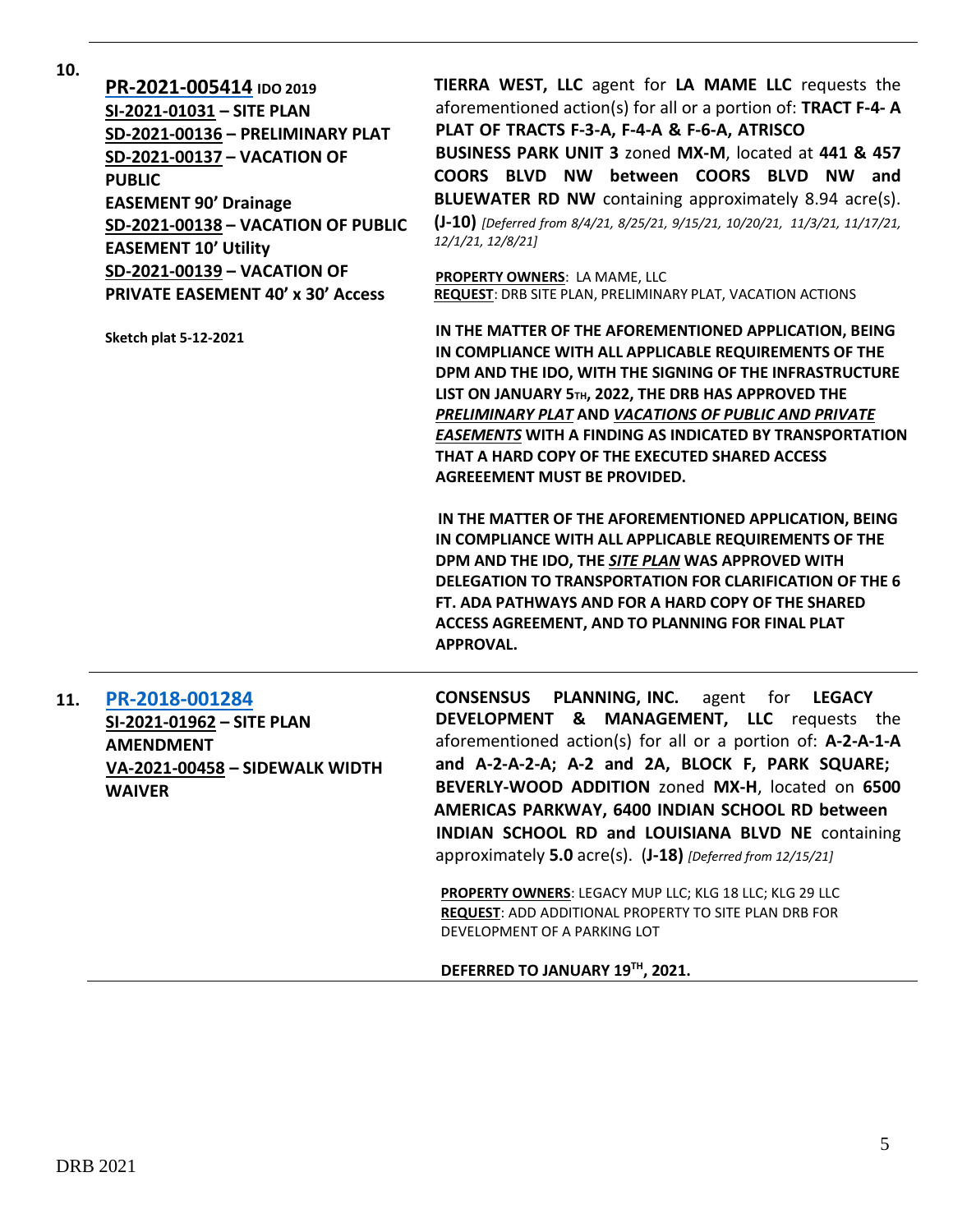| 12. | PR-2018-001579 IDO 2019<br>SI-2021-00304 - SITE PLAN<br>SI-2021-00305 - SITE PLAN<br><b>AMENDMENT</b> | MODULUS ARCHITECTS INC. C/O ANGELA WILLIAMSON<br>agent for WINROCK PARTNERS LLC requests the<br>aforementioned action(s) for all or a portion of: PARCEL Z<br>FINAL PLAT PARCEL Z AND TRACTS A, D, E, F-1, G & H,<br>zoned MX-H, located at 2100 LOUISIANA BLVD NW<br><b>INDIAN</b><br><b>SCHOOL</b><br>between<br>and<br>$I-40$<br>containing<br>approximately 28.8654 acre(s). (J-19) [Deferred from 3/31/21,<br>4/28/21, 5/26/21, 6/23/21, 6/30/21, 7/14/21, 7/21/21, 7/28/21, 8/11/21,<br>8/25/21, 9/22/21, 11/10/21, 12/15/21]<br><b>PROPERTY OWNERS: WINROCK PARTNERS LLC</b>                                                                               |
|-----|-------------------------------------------------------------------------------------------------------|-------------------------------------------------------------------------------------------------------------------------------------------------------------------------------------------------------------------------------------------------------------------------------------------------------------------------------------------------------------------------------------------------------------------------------------------------------------------------------------------------------------------------------------------------------------------------------------------------------------------------------------------------------------------|
|     |                                                                                                       | <b>REQUEST:</b> SITE PLAN FOR NEW PARK CONCEPT TO INCLUDE WATER<br>FEATURES, 2 INTERNAL PAD SITES FOR FUTURE USERS, 2 BUILDINGS<br>ALONG DILLARDS. PARK INCLUDES KIDS PLAYING AREA, PATHS AND<br>BRIDGES.<br>DEFERRED TO JANUARY 19TH, 2022.                                                                                                                                                                                                                                                                                                                                                                                                                      |
|     |                                                                                                       |                                                                                                                                                                                                                                                                                                                                                                                                                                                                                                                                                                                                                                                                   |
| 13. | PR-2020-004138 IDO 2019<br>SD-2021-00151 - PRELIMINARY PLAT<br><b>Sketch plat 3-10-2021</b>           | HUITT-ZOLLARS INC. - SCOTT EDDINGS agent for QUESTA<br>ORO, LLC – TIM<br><b>MCNANEY</b><br>DEL<br>requests<br>the<br>aforementioned action(s) for all or a portion of: TRACT 3 $\&$<br>A-1-A-4, MESA DEL SOL INNOVATION PARK zoned PC,<br>located between SAGAN LOOP and DE KOONING LOOP<br>containing approximately 22.0366 acre(s). (R-15) {Deferred<br>from 8/11/21, 9/15/21, 9/29/21, 10/20/21, 11/3/21, 11/17/21, 12/15/21]<br><b>PROPERTY OWNERS:</b> QUESTA DEL ORO LLC / MDS INVESTMENTS<br>REQUEST: SINGLE FAMILY RESIDENTIAL SUBDIVISION ON TRACT A-1-A-<br>3. TRACT A-1-A-4 SPLIT FOR EXTENSION OF DEIKENBORN DRIVE<br>DEFERRED TO JANUARY 26TH, 2022. |
| 14. | PR-2021-005195<br>SI-2021-01747 - SITE PLAN                                                           | DEKKER/PERICH/SABATINI - WILL GLEASON agent for JC<br>SIX LLC requests the aforementioned action(s) for all or a<br>portion of: TRACT 6A-1, UNIT 1, JOURNAL CENTER PHASE 2<br>zoned MX-H, located on 7501 JEFFERSON ST NE between<br>JEFFERSON ST and MASTHEAD<br>ST NE<br>containing<br>approximately $5.1536$ acre(s). $(D-17)$ [Deferred from 11/10/21,<br>12/1/21, 12/15/21]<br><b>PROPERTY OWNERS: JC SIX LLC</b><br>REQUEST: SITE PLAN APPROVAL REQUEST FOR MULTI-FAMILY<br>APARTMENT HOME COMMUNITY                                                                                                                                                        |
|     |                                                                                                       |                                                                                                                                                                                                                                                                                                                                                                                                                                                                                                                                                                                                                                                                   |

## **DEFERRED TO JANUARY 12TH, 2022.**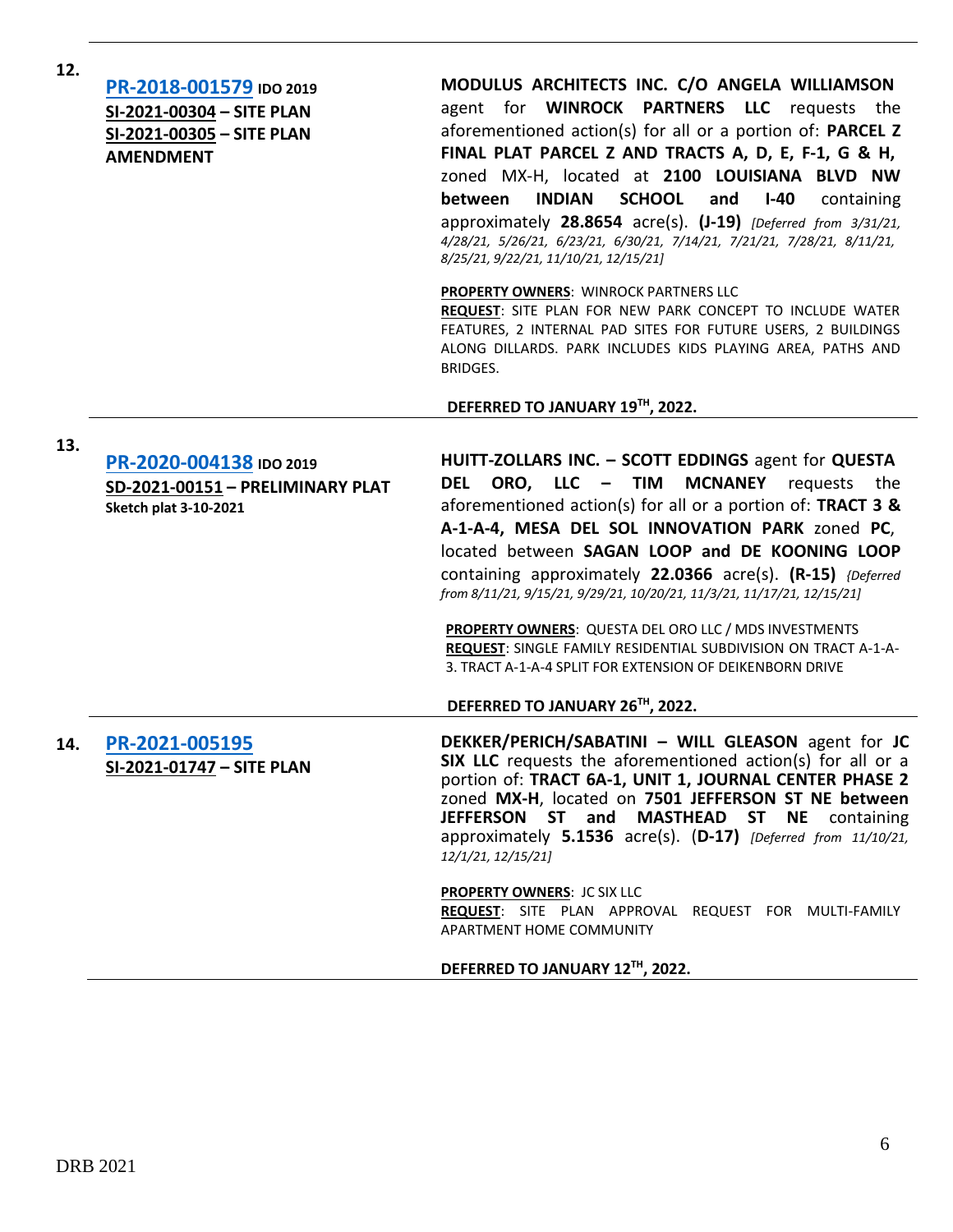| 15. | PR-2021-005864 IDO 2019<br>SD-2021-00212 - PRELIMINARY PLAT                                                                                    | CSI - CARTESIAN SURVEYS, INC. agent for RED SKY<br><b>HOLDINGS</b> requests the aforementioned action(s) for all or a<br>portion of: LOT 12 UNIT 5, AVALON SUBDIVISION zoned NR-<br>BP, located on EAST SIDE OF 98TH ST NW, BETWEEN<br>BLUEWATER RD NW and VOLCANO RD NW containing<br>approximately $11.0954$ acre(s). (K-09) [Deferred from $11/17/21$ ,<br>12/8/21, 12/15/21]<br><b>PROPERTY OWNERS: MAJEC, LLC</b><br><b>REQUEST: TO CREATE 6 TRACTS FROM ONE EXISTING TRACT BY</b><br>SUBDIVISION, GRANT EASEMENT AND ADDITIONAL RIGHT OF WAY<br>IN THE MATTER OF THE AFOREMENTIONED APPLICATION, BEING<br>IN COMPLIANCE WITH ALL APPLICABLE REQUIREMENTS OF THE<br>DPM AND THE IDO AND WITH THE SIGNING OF THE INFRA-<br>STRUCTURE LIST ON JANUARY 5TH, 2022, THE DRB HAS APPROVED<br>PRELIMINARY PLAT WITH A FINDING AS INDICATED BY PARKS<br>THAT A MAINTENANCE NOTE SHALL BE ADDED TO THE PLAT AS<br>DISCUSSED, AND A 5 FOOT BUFFER SHALL BE PROVIDED<br>BETWEEN THE CURB AND THE TRAIL EDGE. |
|-----|------------------------------------------------------------------------------------------------------------------------------------------------|--------------------------------------------------------------------------------------------------------------------------------------------------------------------------------------------------------------------------------------------------------------------------------------------------------------------------------------------------------------------------------------------------------------------------------------------------------------------------------------------------------------------------------------------------------------------------------------------------------------------------------------------------------------------------------------------------------------------------------------------------------------------------------------------------------------------------------------------------------------------------------------------------------------------------------------------------------------------------------------------------------|
| 16. | PR-2021-005628 IDO 2020<br>SD-2021-00214 - PRELIMINARY PLAT<br>SD-2021-00224 - BULK LAND PLAT                                                  | BOHANNAN HUSTON INC. agent for MDS INVESTMENTS,<br>LLC requests the aforementioned $action(s)$ for all or a portion<br>of: TRACT A-1-A-1-A, MESA DEL SOL INNOVATION PARK<br>zoned PC, located on UNIVERSITY BLVD SE between<br><b>STRYKER</b><br><b>RD</b><br><b>UNIVERSITY</b><br>and<br><b>BLVD</b><br>containing<br>approximately 1598.6338 acre(s). (R-14, S-14-17, T-15-17)<br>[Deferred from 11/17/21, 12/8/21, 12/15/21]<br>PROPERTY OWNERS: MDS INVESTMENTS, LLC<br>REQUEST: PRELIMINARY PLAT AND BULK LAND PLAT FOR FUTURE<br>TRACT N AND THE RE-PLAT OF TRACT A-1-A1-A TO DEDICATE RIGHT OF<br>WAY FOR MESA DEL SOL TOWN CENTER.<br>DEFERRED TO JANUARY 12TH, 2022.                                                                                                                                                                                                                                                                                                                          |
| 17. | PR-2018-001398<br>SD-2021-00242 - PRELIMINARY PLAT<br>VA-2021-00447- SIDEWALK WAIVER<br>SD-2021-01966 - EPC FINAL SITE PLAN<br><b>SIGN OFF</b> | JAG PLANNING & ZONING - JUANITA GARCIA agent for<br>DARRYL CHITWOOD - ECO GREEN BUILDING requests the<br>aforementioned action(s) for all or a portion of: <b>TRACT B</b> ,<br>LANDS OF ELLA G. ROSSITER zoned PD, located on 704<br>GRIEGOS RD NW between 7TH ST NW and 9th ST NW<br>containing approximately 0.75 acre(s). (F-14) [Deferred from<br>12/15/21<br><b>PROPERTY OWNERS: DARRYL CHITWOOD</b><br><b>REQUEST: PRELIMINARY PLAT, SIDEWALK WAIVER</b><br>DEFERRED TO JANUARY 26TH, 2022.                                                                                                                                                                                                                                                                                                                                                                                                                                                                                                      |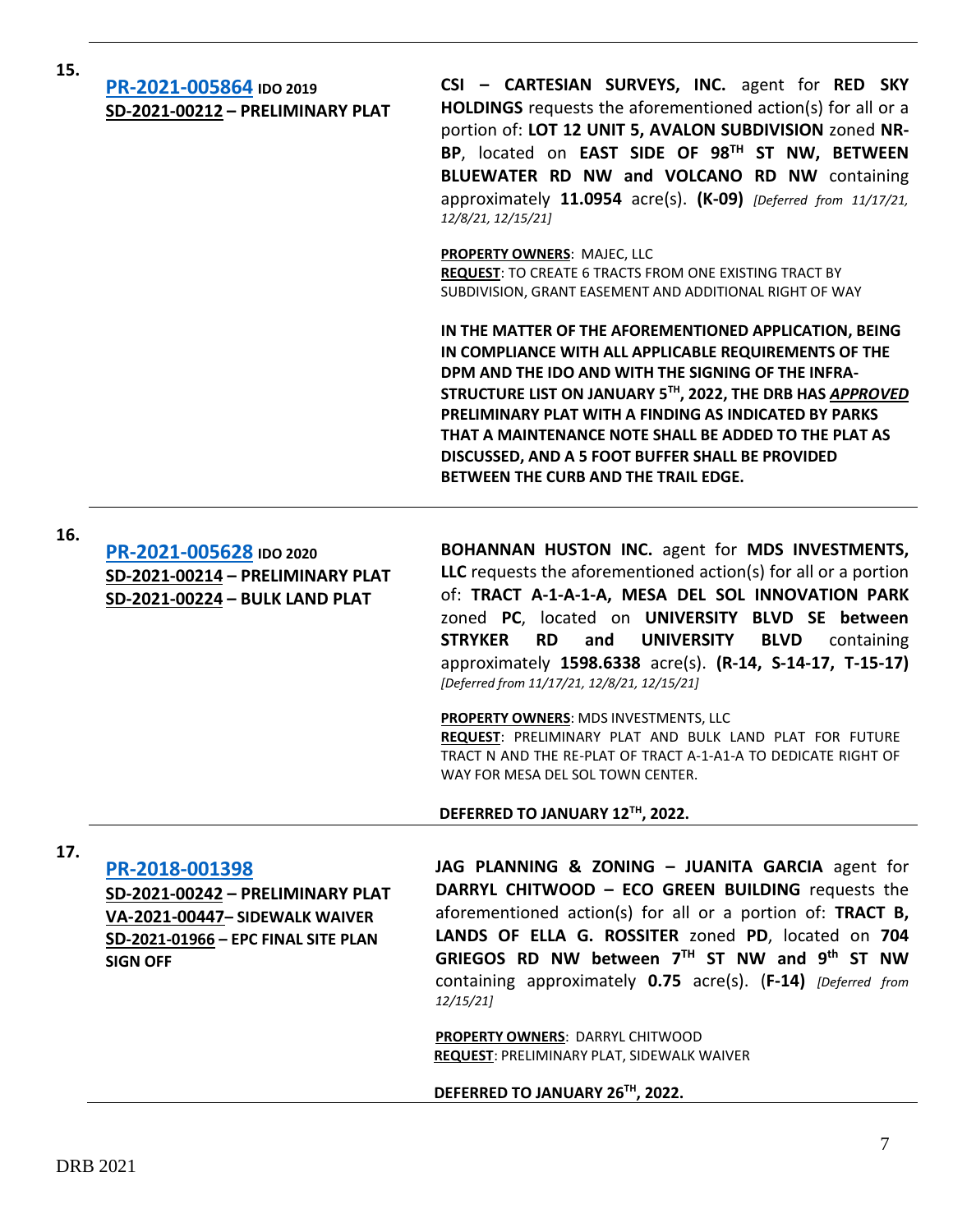## *MINOR CASES*

**18. [PR-2021-003661](http://data.cabq.gov/government/planning/DRB/PR-2020-003661/DRB%20Submittals/PR-2020-003661-Jan_5%202022%20(FP)/Original%20Submittal/PR-2020-003661%20Final%20Plat%20Submittal.pdf) SD-2021-00256 – FINAL PLAT**

**RON HENSLEY/THE GROUP** agent for **CLEARBRROK INVESTMENTS, INC.** requests the aforementioned action(s) for all or a portion of: **LOT 31, TRACT 1, BLOCK 16 UNIT 3, NORTH ALBUQUERQUE ACRES** zoned **R-1D**, located at **8321 GLENDALE between BARSTOW and VENTURA** containing approximately **0.8864** acre(s). **(B-20)**

**PROPERTY OWNERS**: CLEARBROOK INVESTMENTS **REQUEST**: FINAL PLAT OF SUBDIVISION OF LOT INTO 2 LOTS

**IN THE MATTER OF THE AFOREMENTIONED APPLICATION, BEING IN COMPLIANCE WITH ALL APPLICABLE REQUIREMENTS OF THE DPM AND THE IDO, THE DRB HAS** *APPROVED* **THE FINAL PLAT. FINAL SIGN-OFF IS DELEGATED TO PLANNING FOR AMAFCA SIGNATURE AND FOR THE CORRECTED APPLICATION NUMBER TO BE ADDED TO THE PLAT.**

**19.**

**[PR-2020-003658](http://data.cabq.gov/government/planning/DRB/PR-2020-003658/DRB%20Submittals/PR-2020-003658_Jan_5_2021%20(Ext.%20IIA)/Original%20Application/PR-2020-003658%20DRB%20APPLICATION%20-%20EXTENSION%20OF%20IIA.pdf) SD-2021-00257 – EXTENSION OF INFRASTRUCTURE IMPROVEMENTSAGREEMENT**

**ISAACSON & ARFMAN, INC. – FRED ARFMAN** agent for **CRP-GREP OVERTURE ANDALUCIA OWNER, LLC (NIC WHITTAKER)** requests the aforementioned action(s) for all or a portion of: **TRACT 4-A, NORTH ANDALUCIA AT LA LUZ** zoned **PD**, located at **5301 ANTEQUERA RD NW between BOSQUE SCHOOL RD NW and MIRANDELA ST NW** containing approximately **7.7061** acre(s). **(E-12)**

**PROPERTY OWNERS**: CRP-GREP OVERTURE ANDALUCIA OWNER, LLC (NIC WHITTAKER) **REQUEST**: APPROVAL OF EXTENSION OF INFRASTRUCTURE IMPROVEMENTS AGREEMENT

**IN THE MATTER OF THE AFOREMENTIONED APPLICATION, BEING IN COMPLIANCE WITH ALL APPLICABLE REQUIREMENTS OF THE DPM AND THE IDO, THE DRB HAS** *APPROVED* **A NINE MONTH EXTENSION OF THE SUBDIVISION IMPROVEMENT AGREEMENT.**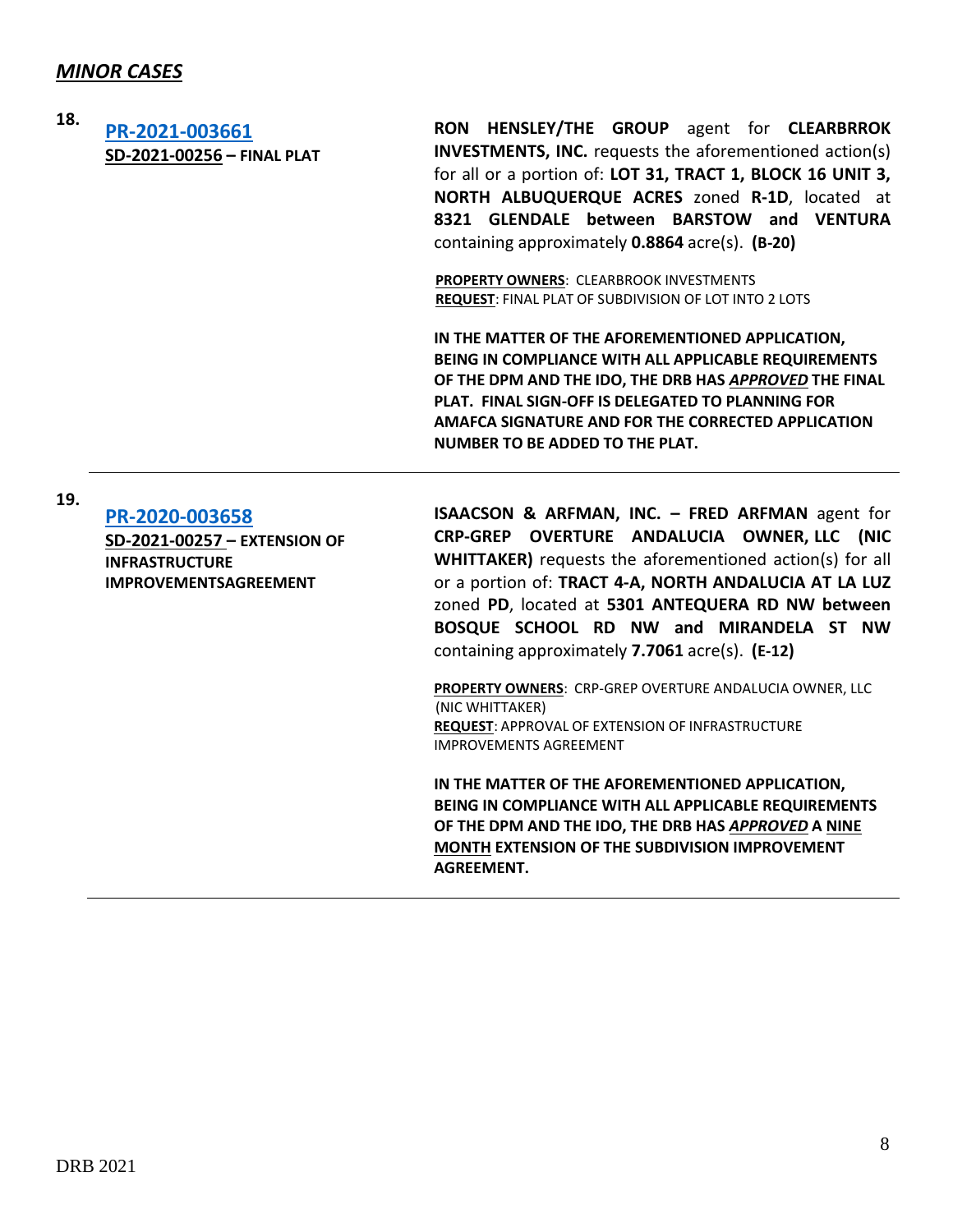| 20. | PR-2019-002063<br>SD-2021-00261 - FINAL PLAT                                        | MARK GOODWIN & ASSOCIATES, PA agent for BOKAY<br><b>CONSTRUCTION, INC.</b> requests the aforementioned<br>action(s) for all or a portion of: LOT 1-PA THRU 31-P1, SAGE<br>RANCH zoned R-T, located on SAGE RANCH COURT<br>between SAGE RANCH RD and BENAVIDEZ RD containing<br>approximately 3.7742 acre(s). (M-9)<br><b>PROPERTY OWNERS: WESTWAY HOMES</b><br>REQUEST: FINAL PLAT APPROVAL FOR SAGE RANCH SUBDIVISION<br>DEFERRED TO JANUARY 12TH, 2022.                                                                                                                        |
|-----|-------------------------------------------------------------------------------------|----------------------------------------------------------------------------------------------------------------------------------------------------------------------------------------------------------------------------------------------------------------------------------------------------------------------------------------------------------------------------------------------------------------------------------------------------------------------------------------------------------------------------------------------------------------------------------|
| 21. | PR-2021-005009 IDO 2019<br>SD-2021-00091-<br>PRELIMINARY/FINALPLAT                  | WAYJOHN SURVEYING INC. agent(s) for BLAKES LOTA<br><b>BURGER LLC</b> request(s) the aforementioned action(s) for all<br>or a portion of PARCELS 6 THRU 10, ATRISCO BUSINESS<br>PARK zoned MX-M, located at NE Corner of COORS BLVD<br>and FORTUNA ROAD, containing approximately 1.3523<br>acre(s). (J-10) [Deferred from 5/19/21, 7/14/21, 8/4/21, 8/18/21,<br>10/20/21, 12/1/21]<br>PROPERTY OWNERS: BLAKE'S LOTABURGER<br><b>REQUEST: COMBINE 5 LOTS INTO ONE LOT</b><br>DEFERRED TO FEBRUARY 2ND, 2022.                                                                      |
| 22. | PR-2019-002738<br>SD-2021-00018-<br>PRELIMINARY/FINALPLAT<br>(Sketch Plat 10/14/20) | ARCH + PLAN LAND USE CONSULTANTS agent(s) for<br>McDONALD'S REAL ESTATE COMPANY<br>request the<br>aforementioned action(s) for all or a portion of: LOTS A & B<br>BLOCK 101, BEL AIR SUBDIVISION, zoned MX-M, located at<br>5900 MENAUL BLVD NE, containing approximately 0.9457<br>(H-18) [Deferred from 2/3/21, 2/24/21, 3/17/21, 4/28/21,<br>$acre(s)$ .<br>5/19/21, 6/23/21, 7/28/21, 9/1/21, 10/6/21, 11/10/21, 12/1/21, 12/15/21]<br>PROPERTY OWNERS: MCDONALDS REAL ESTATE COMPANY<br>REQUEST: LOT CONSOLIDATION FOR 2 LOTS INTO 1 LOT<br>DEFERRED TO JANUARY 19TH, 2022. |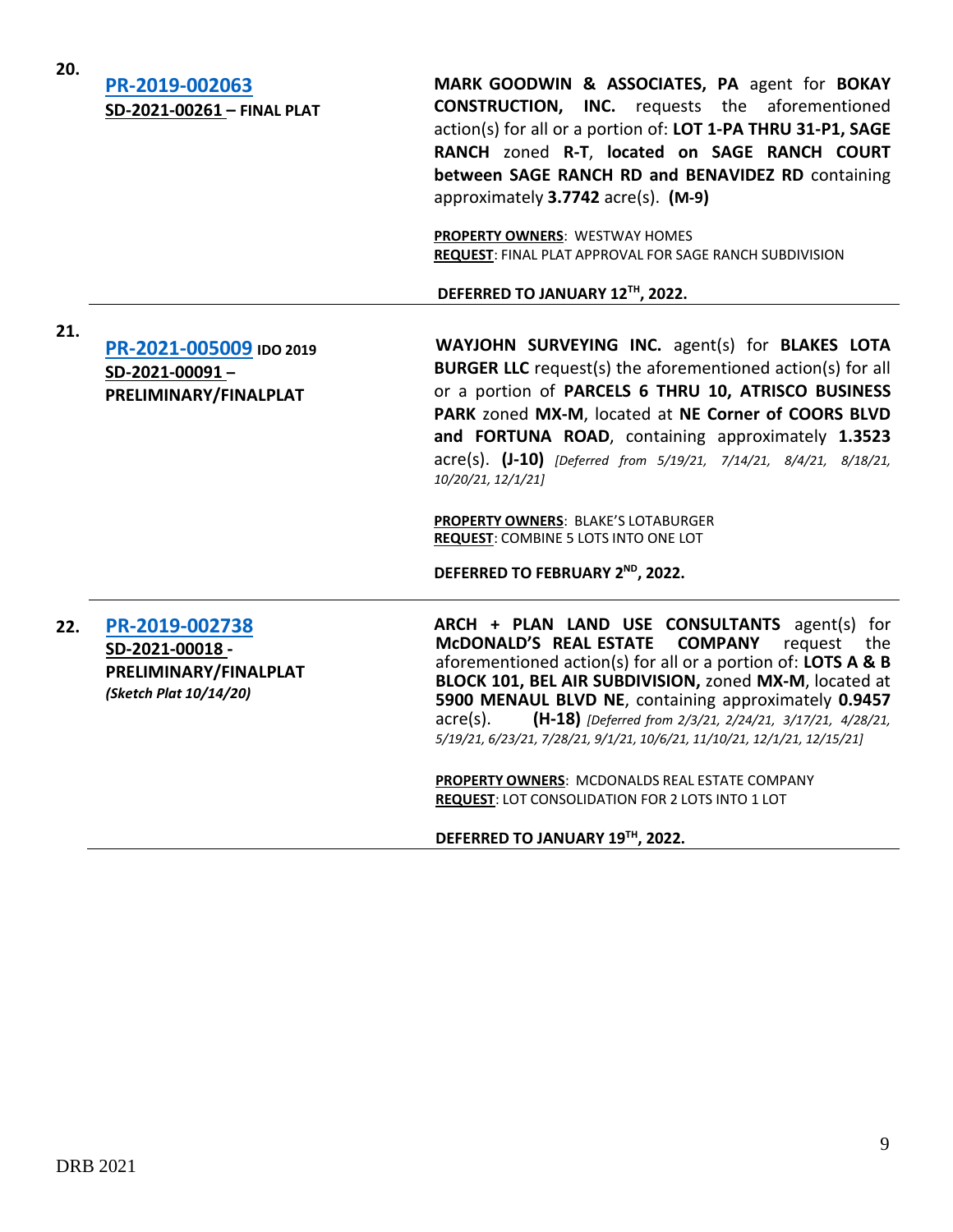**[PR-2020-004748](http://data.cabq.gov/government/planning/DRB/PR-2020-004748/DRB%20Submittals/) IDO 2019 SD-2021-00152 – PRELIMINARY/FINALPLAT Sketch plat 12-2-2020**

#### **TIM SOLINSKI** agent for **AUI INC.** requests the

aforementioned action(s) for all or a portion of: \*62 4 ARMIJO BROS ADDN LOTS 62, 63 & 64 & LOTS R, S & T & ALLEY ADJ LT, LOTS 1-5 ALL LOT 6 EXC A SELY PORTION BLK C OF THE MANDELL BUSINESS AND RESIDENCE ADDN AND AN UNPLATTED STRIP OF LAND W OF AND ADJ THERE , PORTION OF LOTS 7 & 8 BLOCK C MANDELL BUSINESS AND RESIDENCE ADDN & PORTION OF P & Q PERFECTO MARIANO JESUS

ARMIJO ADD, TRACT A2 PLAT OF TRACTS A-1 & A-2, zoned **MX-FB-**

**UD**, located at **ONE CIVIC PLAZA & 400 MARQUETTE**

**between MARQUETTE and TIJERAS** containing

approximately **2.2273** acre(s). **(J-14)** *Deferred from 7/28/21, 8/4/2, 8/11/21, 8/25/21, 9/15/21, 9/22/21, 10/6/21/ 10/20/21, 11/10/21, 11/17/21,12/1/21, 12/8/21, 12/15/21]*

**PROPERTY OWNERS**: BERNALILLO COUNTY, CITY OF ALBUQUERQUE **REQUEST**: REPLAT TO CONSOLIDATE 22 LOTS/TRACTS INTO 2 TRACTS, DEDICATE ADDITIONAL PUBLIC RIGHTS-OF-WAY AND TO GRANT EASEMENTS

#### **DEFERRED TO JANUARY 12TH, 2022.**

#### *SKETCH PLAT*

| 24. | PR-2021-006337<br>PS-2021-00158 - SKETCH PLAT | NEW MEXICO DEPARTMENT OF TRANSPORTATION<br>NEW MEXICO STATE HIGHWAY DEPARTMENT TRACT OF<br>NORTHALBUQUERQUE ACRES TRACT 'A' UNIT ' (D-18)                                                                                                          |
|-----|-----------------------------------------------|----------------------------------------------------------------------------------------------------------------------------------------------------------------------------------------------------------------------------------------------------|
|     |                                               | <b>PROPERTY OWNERS: NMDOT</b><br>REQUEST: DIVIDE 0.68 ACRES OUT OF EXISTING CAMPUS AT 7500 PAN<br>AMERICAN FWY TO BE TRANSERRED TO GENERAL SERVICES<br>DEPARTMENT FOR CONTINUTED USE AND PROPOSED EXPANSIONS BY<br>THE RADIO COMMUNICATIONS BUREAU |
|     |                                               | THE SKETCH PLAT WAS REVIEWED AND COMMENTS WERE<br>PROVIDED.                                                                                                                                                                                        |
| 25. | PR-2021-006350<br>PS-2021-00159 - SKETCH PLAT | ISAACSON & ARFMAN, INC. agent for STARQUEST RED<br><b>ROCK</b> requests the aforementioned action(s) for all or a<br>portion of: TRACT 3-A-2 & PORTION OF TRACT 3-B-2,<br>BLOCK 2, INDIAN RIDGE SUBDIVISION zoned MX-L, located                    |
|     |                                               | at 11930 MENAUL BLVD NE on MENAUL BLVD NE WEST OF<br><b>CHELWOOD PARK BLVD NE containing approximately 1.94</b><br>$\arccos(5)$ . (H-22)                                                                                                           |
|     |                                               | <b>PROPERTY OWNERS: MARTIN STEWART LEE &amp; JEANNETTE ELLEN</b><br><b>REQUEST:</b> CONSOLIDATE A PORTION OF AN ADJACENT SITE INTO THE<br><b>SUBJECT PROPERTY</b>                                                                                  |